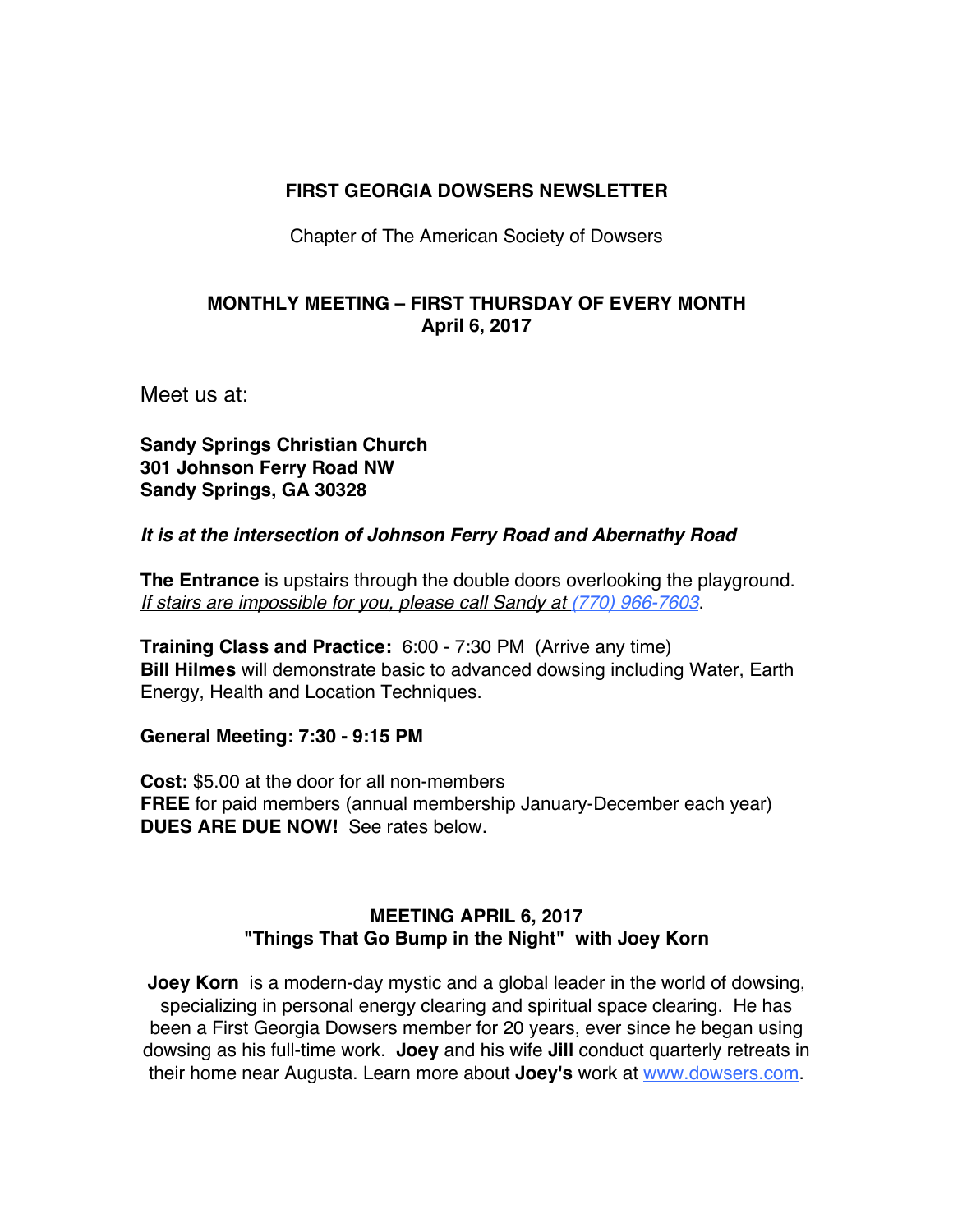Do ghosts actually exist? Can spirits really cause supernatural events to happen in our homes? **Joey** answers these questions with a resounding "Yes!" Joey finds two primary causes of supernatural events: one is "Earthbound Spirits," and the other is what **Joey** calls "Interference Energy," which is much more common in homes. **Joey** works with these energies in people's homes almost every day.

Earthbound Spirits are human beings who have died and have trapped themselves in the astral plane. Interference Energy is much more common. It opens doorways or portals to the astral plane and causes intense energy imbalances in people and homes.

In time, Earthbound spirits and negative beings or "entities" in the astral plane can learn to manipulate our physical environments, causing footsteps and other sounds, fleeting shadows, odors, lights turning on and off, voices, plumbing problems, objects falling off shelves, etc.

**Joey** will help you learn to recognize the symptoms and give you insight into removing most Interference Energy from your home. He'll also explain how he locates and moves Earthbound Spirits on to their true Home in the Higher Realms.

**Jill & Joey Korn** Visit Dowsers.com 1-877-369-7464 1-706-733-0204

#### **LAST MONTH'S MEETING RADIONICS with ED KELLY**

For 39 years **Kelly Research Technologies** has delivered top quality radionics equipment, training, and resources to the global community of subtle energy researchers. Now in its second generation, the company is operated by **Ed Kelly**, the son of founder **Peter J. Kelly**. **Ed** is a uniquely qualified instructor, with literally a lifetime spent building and developing radionic instrumentation, collaborating with senior instructors, and writing about this amazing art, as well as countless hours spent in the company of some of the greatest names in American radionics, including Dr. T. Galen Hieronymus, Colonel Tom Bearden, and many others. Like his father before him, **Ed** also serves the energetic community as a member of the Board of Directors of the United States Psychotronics Association.

**Ed** outlined the operational principles of KRT's capacitor-tuned radionic instruments, as well as provided a detailed look at their inner workings. Following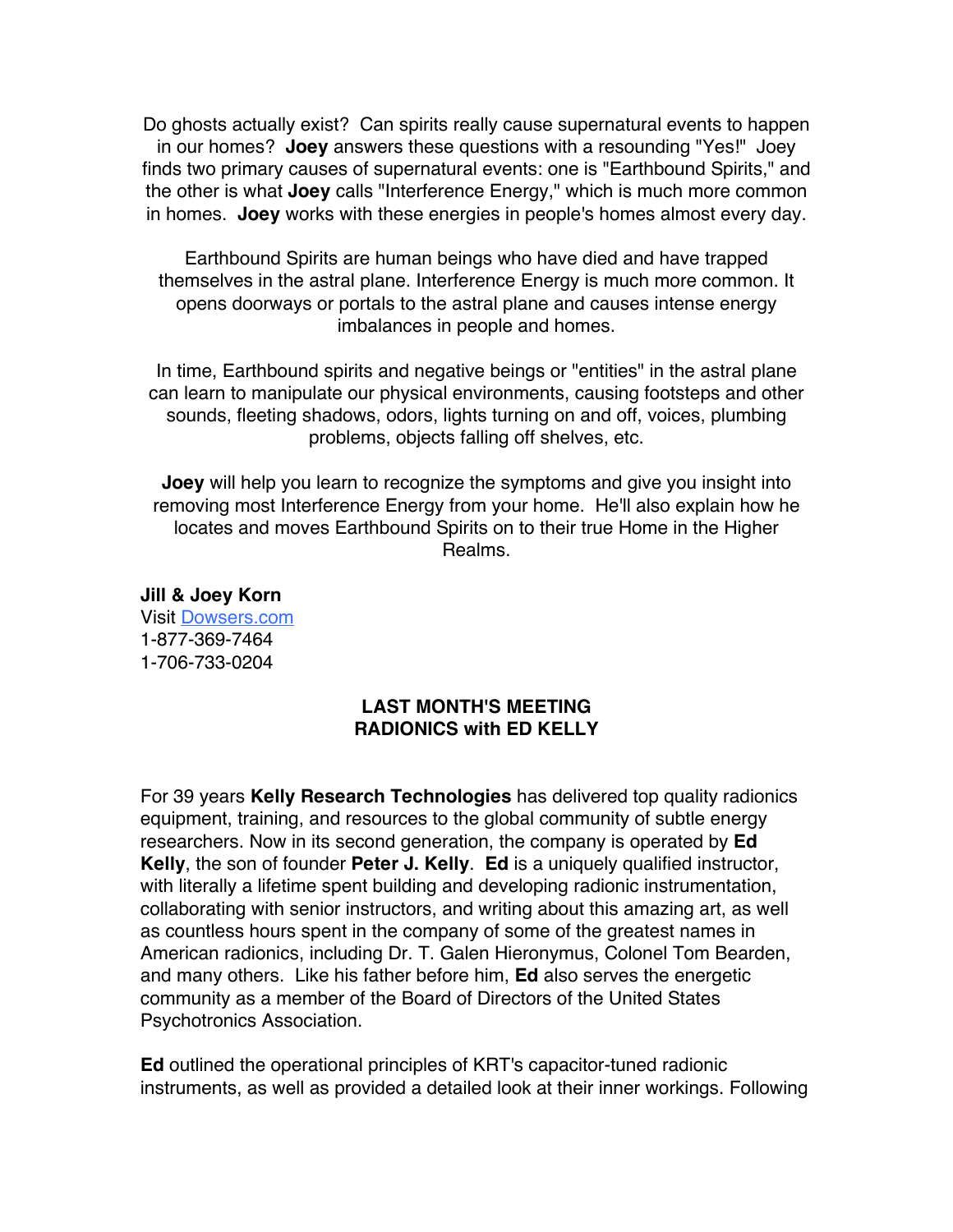the presentation he had a hands-on demonstration that allowed attendees to directly experience the resonance feedback known as the "stick" on the reaction plate/antenna of a radionic instrument. An emphasis was placed on discussing and describing the many practical applications for these instruments in the home, on the farm, or in a business.

For a preview of the many resources provided by Kelly Research Technologies, please visit the KRT website:

www.kellyresearchtech.com

KRT is located in Lakemont, Georgia.

Please contact **Ed** at the above web site if you want to attend the classes he will be teaching about using these instruments.

Thank you, **Ed**, for an excellent presentation!

## **PRODUCTS and SERVICES AVAILABLE from FGD MEMBERS and SPEAKERS**

### **FGD members and Speakers may submit an ad for this newsletter.**

### **Walt Rodenberger**

Have pain in your body? If you think that your body is at fault: **"Call WALT!"** 770-630-6898 or www.eftcenter.com

Ed Kelly: www.kellyresearchtech.com

Atlanta Pranic Healing Center, LLC (APHC) www.ATLPranicHealing.com Judy@ATLPranicHealing.com o: 470.333.APHC (2742) Like us on FB! www.Facebook.com/ATLPranicHealing Follow us on Meetup www.Meetup.com/ATLPranicHealing

Your ad may contain up to 100 words. Please include "**who, what, when,"** and **your contact information**.

Submit your ad BEFORE the 20th of the month BEFORE you want the ad to be included.

Send your ad to ruthd777@mindspring.com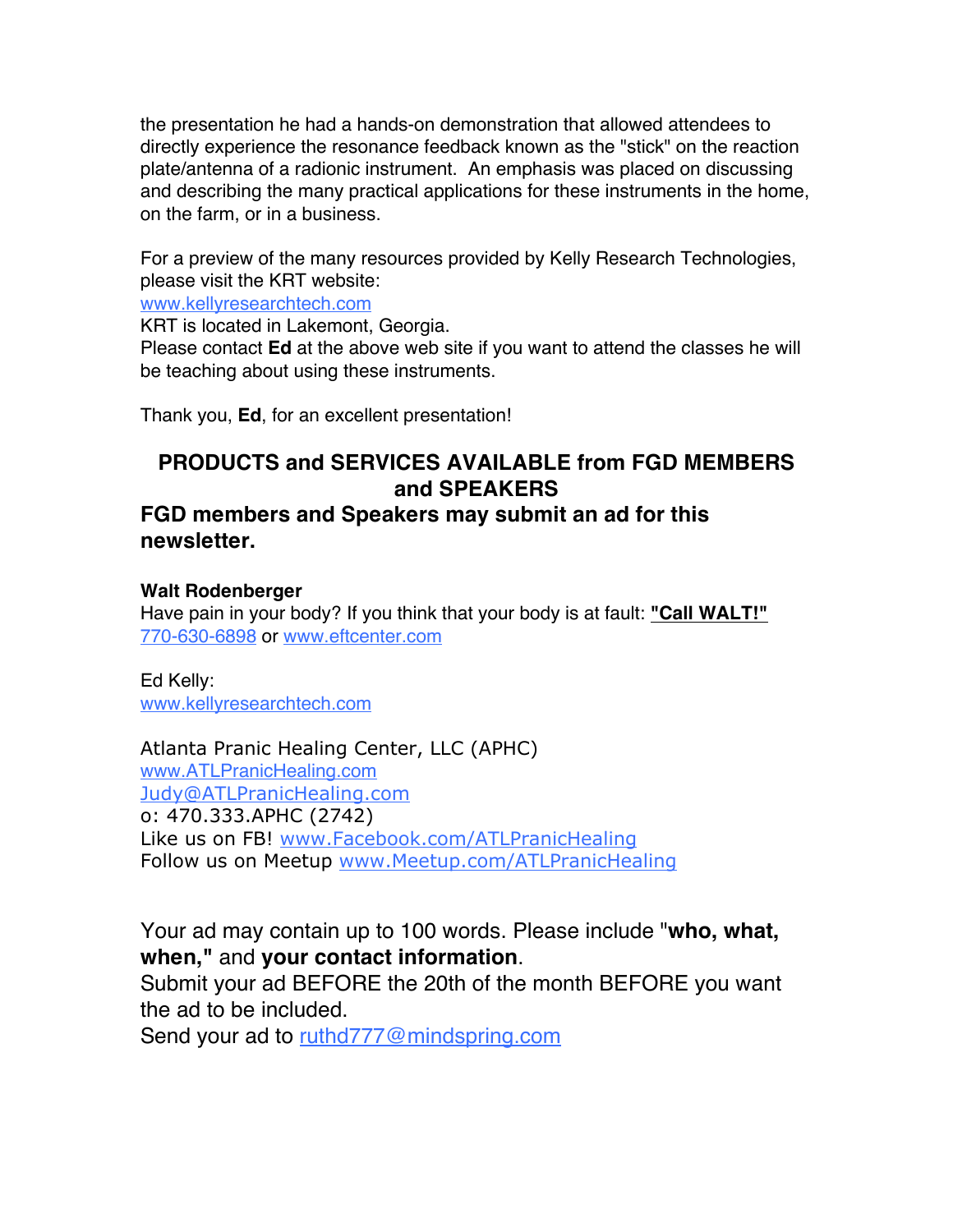# **ANNOUNCEMENTS**

**WHOLISTIC FAIR** is held on the first Saturday of every month in Holly Springs at: **Herb Shop Healing Center** 161 Jackson Street Canton, Georgia 30115 (770) 704-9950 IET and medical intuitive healing sessions: \$1/minute, 20 minute minimum

# **FIRST GEORGIA DOWSERS MEMBERSHIP**

Contact us at firstgadowsers@hotmail.com for copies of the applications or at the meeting.

1. Annual membership to First Georgia Dowsers are due in January, 2017.

Fees are \$40 Single; \$60 Family. You may email for your application to firstgadowsers@hotmail.com , and turn in your check or cash at a meeting.

2. \$5.00 at the door for all non-members

## **LIBRARY LENDING INFORMATION**

**ANN SHEFFIELD** is in charge of all library books and videos. These are available to check out **for members only**. Ann will have the list of books and videos available for your perusal at the meeting.

Members can request a book or video from Ann by emailing her at least three days before a meeting and she will bring it to the next meeting. Email her at: as.dowser@gmail.com

We also want to remind members to please check around their homes for possibly forgotten books or videos that need to be returned to the FGD Library collection.

# **PROGRAMS**

**LINDA WESTMAN** and **ANN SHEFFIELD** are our program coordinators. Volunteers or suggestions for programs are welcomed! Please contact Linda at (678) 558-8090 or linda.westman98@gmail.com Please contact Ann at as.dowser@gmail.com

Please reply "Unsubscribe" if you would like to unsubscribe to the First Georgia Dowsers newsletter.